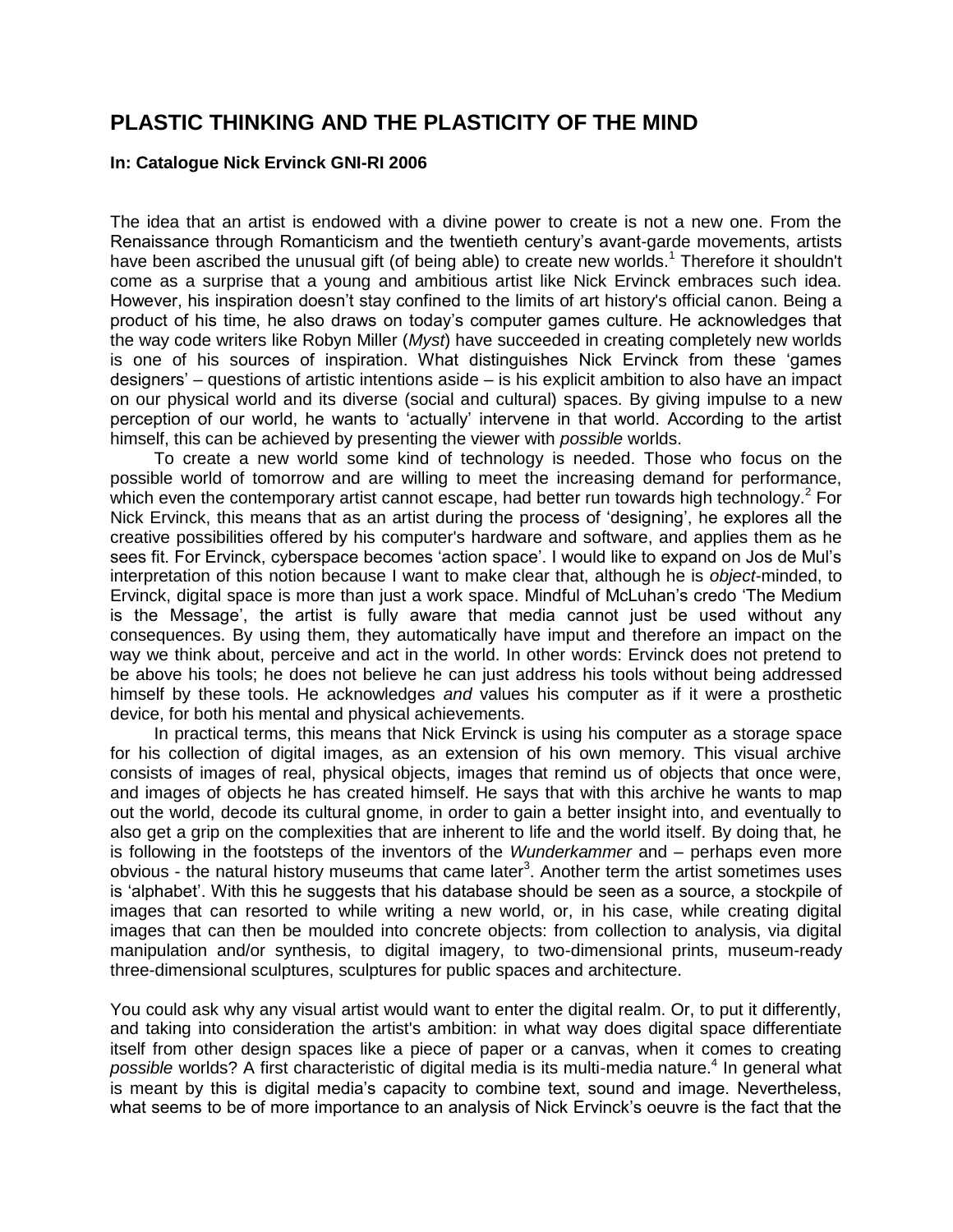digital designates one common code for all these other different media. By way of a binary system, text, image and sound are being re-written *and* translated into 'information': data that can then later be reanimated, regardless of the medium in which that would take place. That way, all the images the artist has stored in his database are brought to the same ontological level.<sup>5</sup> Besides, contrary to their physical equivalents, digital images are manipulable by nature. As a consequence, the link between the sign in question and its referent within concrete reality is put under heavy pressure. The tension between 'reality' and 'appearance' is increased to such a degree that the theoretical distinction between these two, traditionally thought of as bipolar concepts, is in danger of collapsing. As a result, this basic opposition, no longer sustainable, has to be abandoned.

A second quality of digital space is interactivity. This notion refers to the possibility the user of a virtual reality has, to actively participate in the creation of the final 'text'. When applied to Nick Ervinck's oeuvre, we can say that by digitalising the world and its cultures, and by placing the cultural artifacts that these cultures have produced in the same ontological reality, the artist has created the possibility for himself – and for us, as we will see later – to weave his way through time and space in order to create images, and, in the end, pictures that defy any mechanical order. Perished buildings are reanimated, albeit in a mutated form; organisms that clearly are not from this planet develop spontaneously; proportions and relations are so flexible you are left wondering what kind of diabolical logic could be running the show. In short, past and future, top and bottom, front and behind, all turn out to be virtual. Memories and visions are realized and connect themselves in *and* as an in-between, in a way that can only be described as a parallel universe. By disconnecting reality and appearance, the autonomisation of the image and the (temporal) liberation of the concrete, the 'now' makes way for all that is possible: what *is* not yet, but what *can become.* 

All this brings us to a third aspect of digital space: virtuality. On one hand this term refers to what is merely an appearance. On the other hand, it refers to a potential, a possibility that can materialise.<sup>6</sup> For Nick Ervinck – what hopefully has become self-evident by now – one doesn't necessarily exclude the other. In effect, his entire artistic practice is based on precisely this movement from virtual to concrete. He collects the world – yesterday's, today's and tomorrow's – he virtualises that world, or, more accurately, (ac)know(ledge)s that world in its virtual state, and as such approaches it as a collection of ever re-employable (cultural-historical) fragments, scraps of information that can only be delineated against some noise. Moreover he is aware that these positions are always only temporal, and mutually exchangeable. *In essence,* objects and ideas have an equal and identical ontological status. As such, the ultimate goal is to use them as building blocks in his designs of new unities. These don't completely deny their former physical existence, but in their virtual form they are able to transcend their former physical existence. Nick Ervinck liberates the image of its symbolical value, of the veiling convention it is tied up to. This way, in order to release its potential, suffocated for a long time by an environment that could no longer provide the necessary breathing-space, into a new space to which it has to adapt before it can commit to new synthesises and develop new moments of complexity. Cyberspace is 'an ontological machine producing possible worlds'.<sup>7</sup>

You could argue that simply by producing objects, the artist transports us into a new reality  $- a$ reality that has been changed in its materiality and, at best, aesthetically improved. However, Nick Ervinck goes beyond that. He attempts to virtualise the mind and the eye, to liberate us from some of the conceptual and physical structures we have come to consider over time as natural; a de-territorialisation of the mind, away from the familiar and naturalised concepts. He seeks to deconstruct our traditional, mechanised conceptual framings and its coefficients of reality (Bachelard), followed by a different relation to concrete reality. Secondly, and perhaps this may sound like a contradiction to his first goal, he tries to realize an environment that requires a new way of thinking, one that is actually already active, present on the margins without being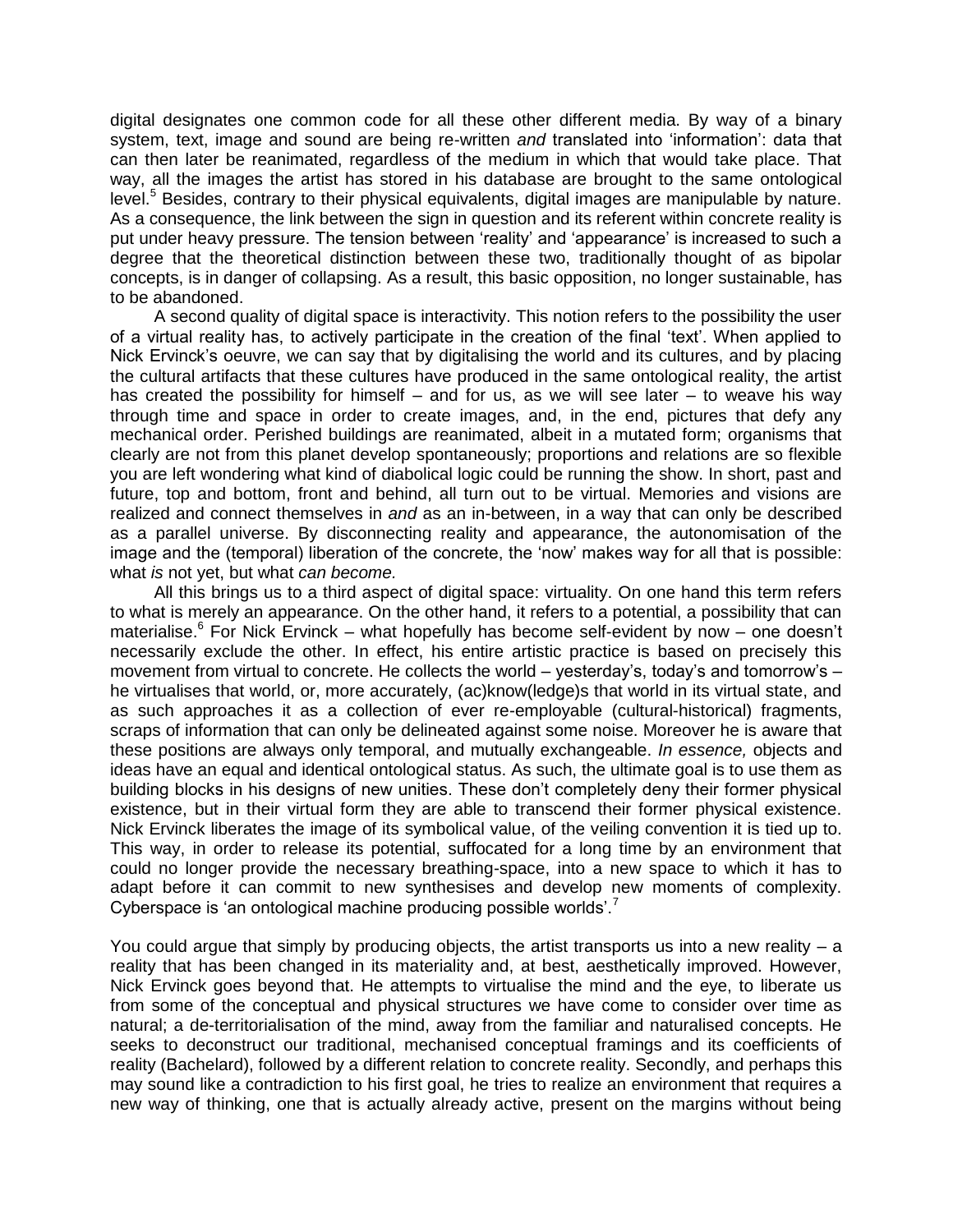recognised as such. As a consequence, the potentiality of this way of thinking is left partially untapped. In short, Nick Ervink aspires to install a new conceptual space. Located somewhere in-between those two spaces is a so-called 'smooth space'.

How should we image this space? Well, as mentioned above, we saw how Nick Ervinck has created himself an action space: a database of (digital) images, linked to a virtual (work and conceptual) space enabling him to freely navigate through time and space and, almost incidentally, create images which, once materialised, seem to defy all linear logic. The fact that this action space allows him to do so is because, on one hand, all the images that he shapes and forms, having the same ontological status, are being placed *next to* each other. On the other hand, because there is no physical space limiting him in his actions, he can switch from one image to the other effortlessly. To use Lev Manovich's words: (in general) virtual spaces are not real spaces, but constellations of various, distinguishable objects. What is missing is space, in the sense of 'medium', an environment in which the objects are embedded together with the resulting affects the objects have on one another.<sup>8</sup> Hence the isotropy that is so characteristic of virtual space: anthropological markers like horizontality (the horizon of our concrete world) and verticality (the human body) lose their meaning as orientation points. Gravity loses its metaphorical significance. However, is this also Nick Ervinck's point of view?

It should be clear that we are dealing with a 'different space'. But it still is a space. If there was no space in hyperspace, there would be no *place* for a designer, however we imagine such a person (or Entity). Consequently, there would be no space for action. An empty space is an action-less space, a space that offers no room for mediation. Hence the question: how is Nick Ervinck's action space set in motion? We have already given the answer to this question: during his wanderings through space and time the artist constantly envisages our concrete world. The creations he produces within the virtual realm have to be able to be actualised one way or another; they have to be convertible into two- or three-dimensional artworks. This means that his virtual action space is penetrated, one way or the other, by our physical world. To this we may add that our physical world of today is the result of our physical world of yesterday. Having seen (a portion of) the images he stored in his database, the artist has taken this into account, too: snapshots of (historical) cultural artifacts that maybe have lost a part of their concrete existence, or images that have lost the *anchorage* that would have given them their signifying stability over time, but that are still haunting our culture as virtual entities, as premonitions and/or afterimages, and are still playing a part in our quest for purpose and/or the production of meaning, however transient it may turn out to be.

In other words, Nick Ervinck animates and shapes a hybrid space, a space where virtuality and actuality are merged and change position indefinitely. A space where concepts like Essence and Identity are interpreted differently. Touching, or better, scanning and gripping have more in common than usually thought. While being is based on mutual disfigurement, on impression, where only the reciprocal host/parasite relationship is omnipresent and the absolute Marker appears to be nothing but a hyphen, a temporal and local *touch*. <sup>9</sup> This way Nick Ervinck demonstrates a congeniality with the Deleuzian nomad in 'his' desert, the pre-eminent example of a 'smooth space' and the occupations it lends itself for.<sup>10</sup>

The 'striated space' is characterised by schemata and absolute values. It is so homogenous that it can be captured in coordinates and thus becomes 'captureable'. Consequently it allows for explicit utterings of opinion as well as routine. Conversely, smooth space is synonymous with wandering and drifting. The nomad is always on his way, between here and there. He is always present in several places at the same time; his existence takes place in an in-between zone, both mentally and physically. The nomad *is* his place, his existence being distributed through the regions he re-lives.<sup>11</sup> Where he comes from, and where he is going to, cannot be captured with numbers. Just like the traces he leaves in the sand, the point of departure and arrival, the blazing of a new trail, are erased by the perennial movement of the sand. Under such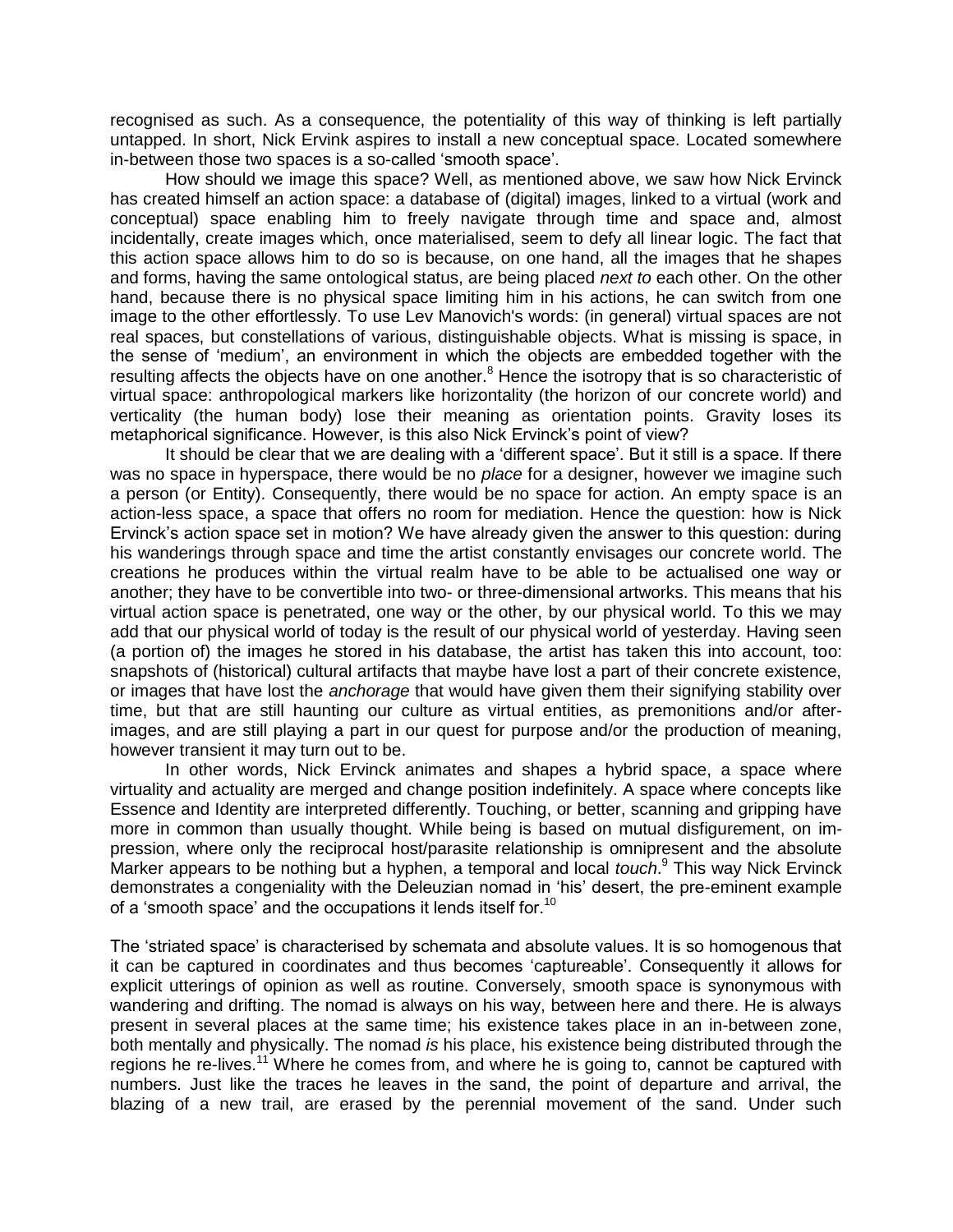circumstances, a lifetime laid down in advance, the production process humans subject themselves to turn out to be a Fata Morgana. An enforced, ever renewing and renewable orientation becomes even more necessary**.** A tent needs a nomad, DIY and torches. And of course anchors, markers and signs. But not temples or sanctuaries that, through their place and position, their physical orientation and guiding mission are anchored in an universal and timeless linearity and logic. In other words, for the nomad the image is of vital importance as well. But it isn't of any use to him if it is not surrounded by other images. It is meaningless if it isn't placed *next to other* images, not in the least the nomad's self-image with which it forms a synthesis. It is also useless if there is no space for movement between the images, no space for diagonal movements. After all, images only lead to other images, they have no final destination: in an atmosphere of vectors, the image of the nomad leads to the nomadic image, and vice versa. Can one surf on sand dunes? And if so, where to? The question is answered by being asked… Welcome to the desert that is Nick Ervinck's reality.

So, where does all this lead us to? We have seen how the artist has virtualised the world. We have also acquainted ourselves with his drift through time and space, and have established how the impressions he gathers during his wanderings inform a reception of his work in terms of memory and predictions. We have also come to a somewhat better understanding of how past and future get entangled within an intermediate present. And how, through the image of a nomad, images touch one another 'incidentally'*.* But what about the actualisation of the virtual? Remember: in Nick Ervinck's case, digital space is an 'action space' that has to enable him to create objects for our physical space. That's why we imagined this space as hybrid. Certainly in his case, this means that we cannot consider the theoretical distinction between smooth and striated spaces as absolute. Apart from that, to claim the opposite would lead to internal contradictions. Nick Ervinck seems to be aware of this too. His virtual and actual spaces, and the images or pictures they contain and evoke, entertain a host/parasite relationship. They feed off each other while – differently from a symbiotic relation – they interact in a dynamic way. This creates the appropriate conditions for a moment of complexity to develop, and whereby the encounter between two (or more) open systems can set in motion the *feedback-* and *feedforward-*processes, resulting in a collective, non-linear synthetic evolution.<sup>12</sup>

The two-dimensional prints are the first results of the movement started by the artist and lead him to move outside the digital realm without completely abandoning it. They can be divided into two categories. Closest to his digitally-conceived images are the prints that show us a world unto itself: amorphous organisms and *blobs* that are not easily identifiable thrive in combination with geometrical structures: constructions which at times can be associated with concrete architecture, but just as well with logical structures in general and conceptual architectures specifically. All this takes place within an environment that in itself is impossible to locate. Relational patterns appear to be flexible; structures are preyed upon and seem to be on the verge of breaking down. We are placed *opposite to a* (relatively) smooth space in which the viewer, in his or her physical capacity and as a creature of logic, has but little meaning. In this category of works, there exists a huge gap between object and subject, the artwork and its beholder. The virtual quality of the work remains high and the image surpasses the picture (for the time being). If we want to enter these spaces, we will have to leave an important part of our physical being, and thus of this world, behind. Our reflection shows us the artwork as *either* an image *or* an object (carrier of the image); our self-reflection shows ourselves as *either* an image *or* as an object (carrier of the subject that we also are). However, the second category of prints gives us a little bit more to go by. We see similar shapes as in the first category, but this time we are given clues as to their measurements and the materials they are made of, even as to possible concrete spaces in which they could flourish as full-grown pictures. The identification process becomes somewhat easier, the space between the object and its beholder somewhat less smooth, the relation between the two becomes a bit more 'coordinated'.